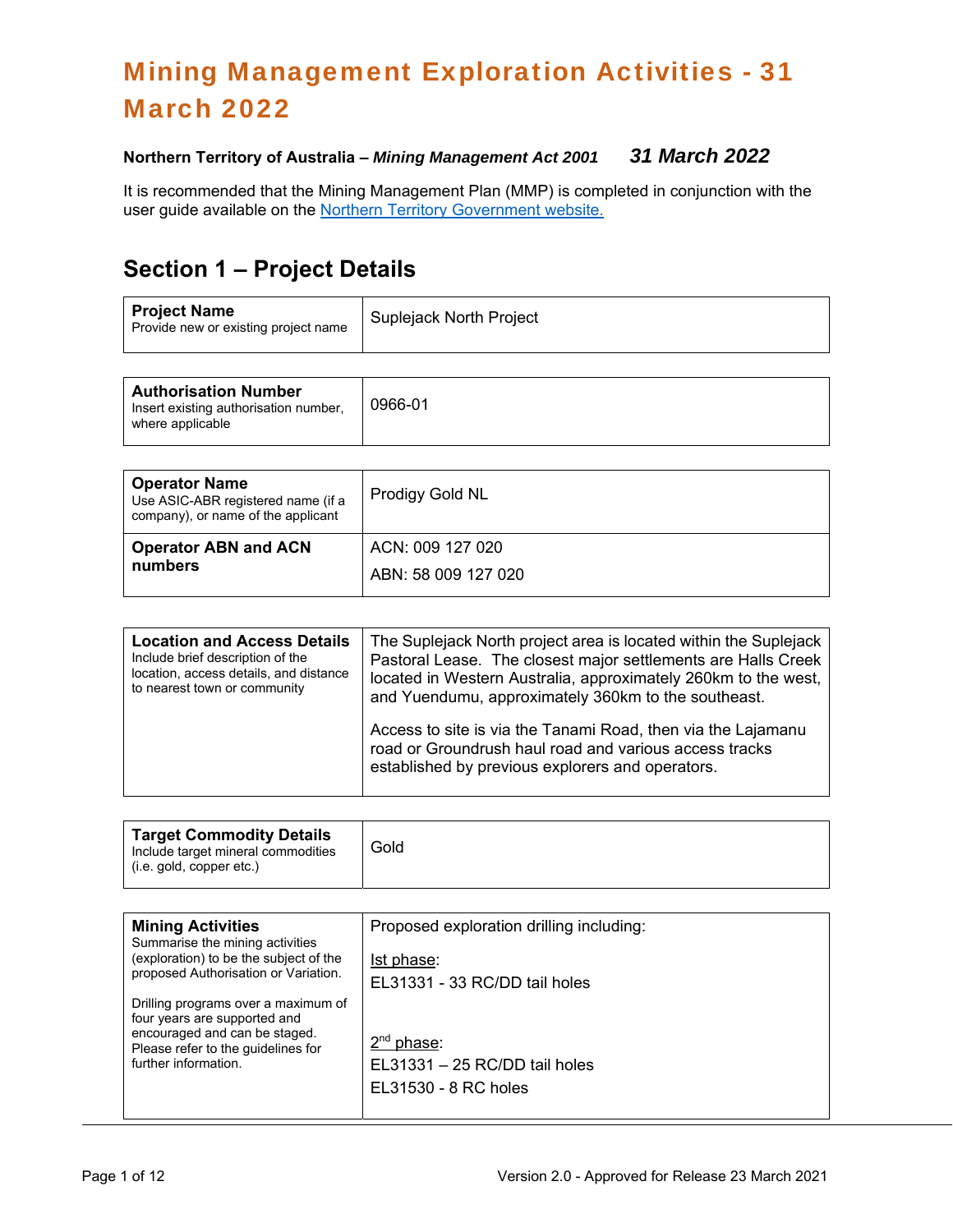| <b>Proposed Schedule</b><br>Include start and finish dates of<br>ground disturbing work | June to December 2022 |
|-----------------------------------------------------------------------------------------|-----------------------|
|                                                                                         |                       |

### **Mining Interest and Land Ownership**

List the mining interests (titles), the title holder name/s, the title expiry date and the Property name/Land holder (e.g. pastoralist or Aboriginal land trust) for each title.

| <b>Title</b><br><b>Number</b> | <b>Title Holder</b>    | <b>Expiry Date</b> | <b>Underlying Property Name or</b><br><b>Land Holder</b> |
|-------------------------------|------------------------|--------------------|----------------------------------------------------------|
| EL31331                       | Prodigy Gold NL        | 12//07/2022        | Suplejack Pastoral Lease                                 |
| EL31332                       | Prodigy Gold NL        | 13/07/2022         | Suplejack Pastoral Lease                                 |
| EL31530                       | Prodigy Gold NL        | 24/10/2023         | Suplejack Pastoral Lease                                 |
| EL32055                       | <b>Prodigy Gold NL</b> | 3/07/2025          | <b>Suplejack Pastoral Lease</b>                          |
|                               |                        |                    |                                                          |
|                               |                        |                    |                                                          |
|                               |                        |                    |                                                          |
|                               |                        |                    |                                                          |

Delete or add rows as required

Please note a Land Access Agreement (LAA) is required for disturbance proposed on Pastoral Properties on Exploration Licence (EL).

### **Organisational Structure**

| <b>Position Title</b>        | <b>Name</b>            |
|------------------------------|------------------------|
| <b>Managing Director</b>     | <b>Mark Edwards</b>    |
| <b>Exploration Manager</b>   | <b>Edward Keys</b>     |
| <b>Environmental Manager</b> | <b>Gary Ferris</b>     |
| <b>Tenement Manager</b>      | <b>Amanda Schwartz</b> |

Delete or add rows for various position titles as required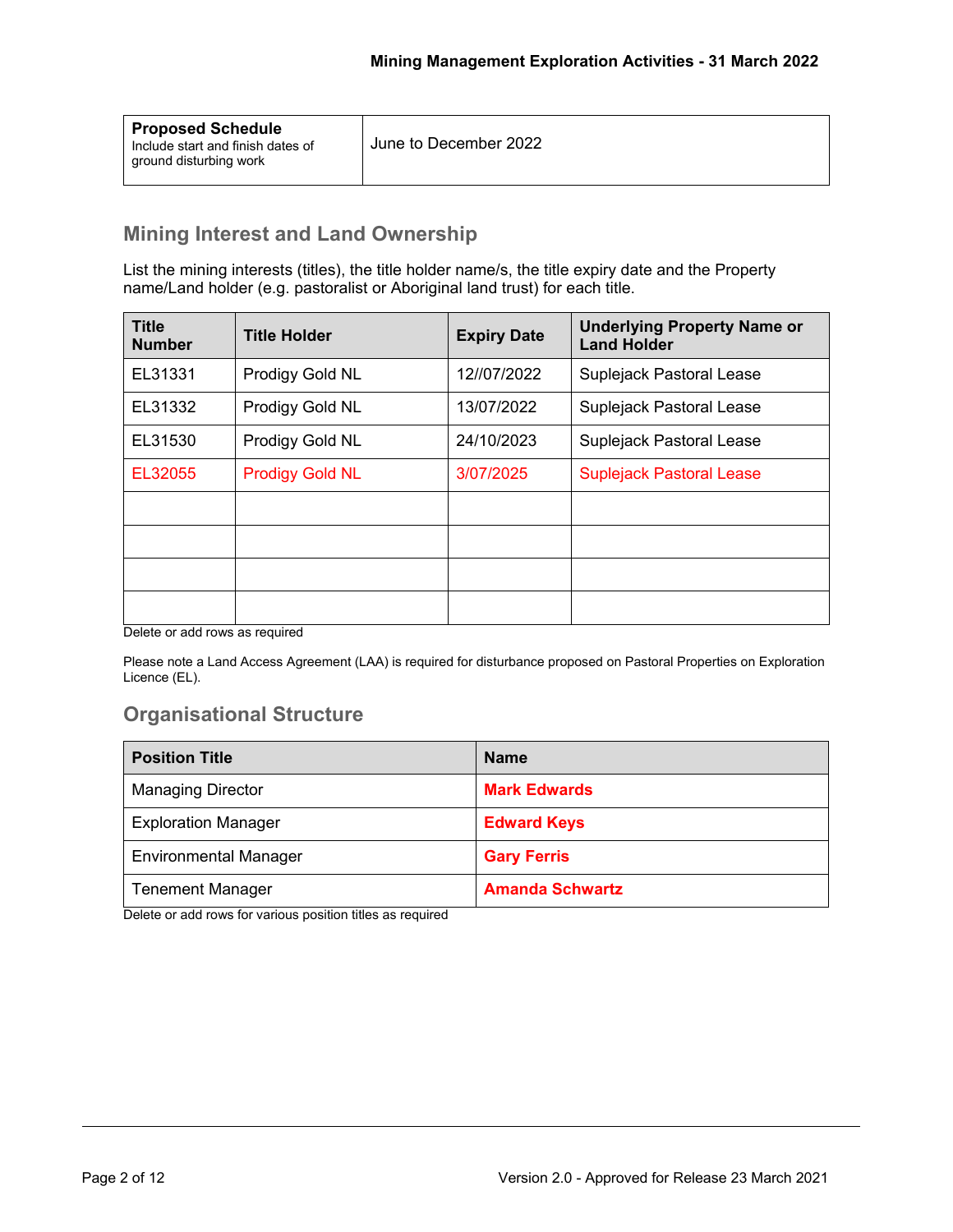### **Section 2 – Operator Self-Assessment of the Environmental Risk**

The purpose of this self-assessment is to ensure Operators complete a project risk assessment of potential environmental impacts and are aware of other legislative obligations from various Agencies. As a result of this self-assessment, further information may be required in the form of a management plan to enable full assessment of the MMP. If you have any queries please contact a Mining Officer prior to submitting the MMP. Useful resources to assist with this self-assessment are provided in the User Guide.

#### **Environmental considerations**

| <b>ASSESSMENT</b><br><b>ASPECT</b>                                                                                                                        | <b>YES</b><br><b>or</b><br><b>NO</b> | <b>ACTIONS REQUIRED</b><br>(if answered YES)                                                                                                                                                                                                                                  | <b>APPENDED</b><br><b>INFORMATION</b><br>(e.g. evidence of consultation<br>with DEPWS and/or<br>management plan where<br>required).                                                        |
|-----------------------------------------------------------------------------------------------------------------------------------------------------------|--------------------------------------|-------------------------------------------------------------------------------------------------------------------------------------------------------------------------------------------------------------------------------------------------------------------------------|--------------------------------------------------------------------------------------------------------------------------------------------------------------------------------------------|
| Step 1:<br>Are there any<br>threatened flora<br>and fauna<br>species or<br>habitats of<br>significance that<br>may occur in the<br>proposed work<br>area? | Yes                                  | The Operator must assess the likelihood of<br>threatened species or their habitats occurring<br>at or near the site. If the likelihood is high,<br>then a "Significant Impact Assessment" must<br>be undertaken and appended to this<br>document.                             | <b>Biodiversity Plan</b>                                                                                                                                                                   |
| Step 2:<br>Are there any<br>known declared<br>weeds within the<br>proposed work<br>area?                                                                  | Yes                                  | Seek advice from DEPWS - Weed<br>Management Branch to determine if weeds<br>are present on site and ensure management<br>measures are appropriate for the level of<br>activity proposed and attach a Weed<br>Management Plan (if required).                                   | Weed Management<br>Plan                                                                                                                                                                    |
| Step 3:<br>Will you be using<br>water from bores<br>or other sources<br>for the operation?                                                                | Yes                                  | Water related matters on mineral titles are no<br>longer exempt from the Water Act 1992.<br>Please consult with DEPWS Water<br>Resources and/or familiarise yourself with<br>the Water Act to ensure compliance under<br>this Act when undertaking exploration<br>activities. | Water sourced from<br>Wilsons Camp or by<br>arrangement with<br>Suplejack Station.<br>Prodigy has an<br>exemption from the<br>requirement to<br>obtain a water<br>licence. See App<br>8.12 |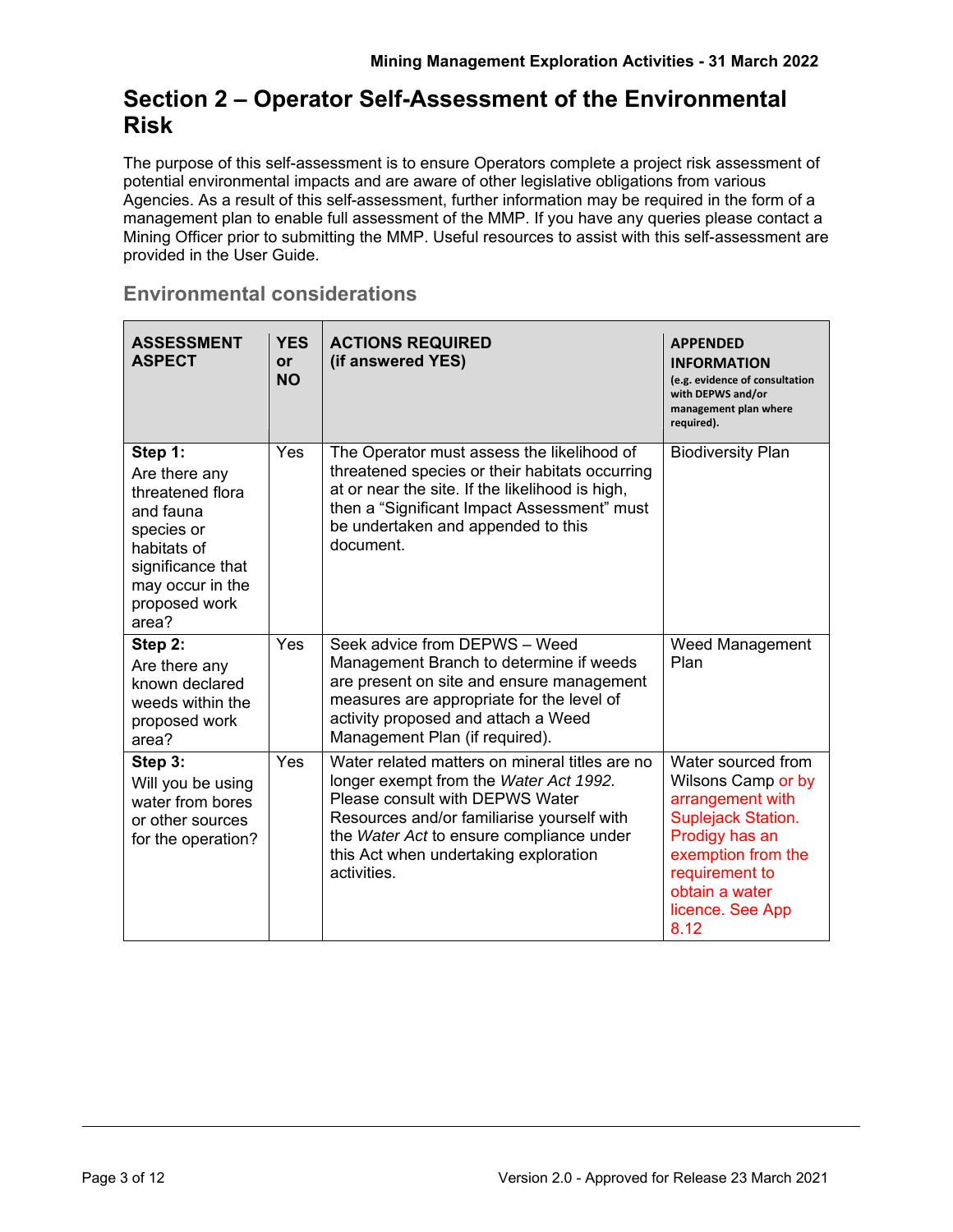| <b>ASSESSMENT</b><br><b>ASPECT</b>                                                             | <b>YES</b><br><b>or</b><br><b>NO</b> | <b>MANAGEMENT REQUIREMENTS</b>                                                                                                                                                                                                                                                                                                                                                   |
|------------------------------------------------------------------------------------------------|--------------------------------------|----------------------------------------------------------------------------------------------------------------------------------------------------------------------------------------------------------------------------------------------------------------------------------------------------------------------------------------------------------------------------------|
| Step 4:<br>Is your project<br>likely to have a<br>significant impact<br>on the<br>environment? | <b>No</b>                            | Refer to the NTEPA Environmental Factors and Objectives<br>Guideline.                                                                                                                                                                                                                                                                                                            |
| Step 5:<br>Are there<br>Aboriginal sacred<br>sites in the<br>Project area?                     | <b>No</b>                            | Sacred Sites are protected under the NT Aboriginal Sacred Sites Act<br>1989 and administered by the Aboriginal Areas Protection Authority<br>(AAPA). It is recommended that advice be sought from AAPA in<br>relation to sacred site protection.<br>No sites identified from AAPA register search or Central Land<br>Council SSCC within the areas subject to proposed drilling. |
| Step 6:<br>Are there<br>archaeological<br>and heritage sites<br>in the Project<br>area?        | <b>No</b>                            | Heritage and archaeology sites are protected in the NT.<br>NT Department of Territory Families, Housing and Communities<br>(DTFHC) administers the Heritage Act 2011.<br>Seek advice in relation to protection of heritage and archaeological<br>sites.                                                                                                                          |

**Environmental assessment and cultural considerations**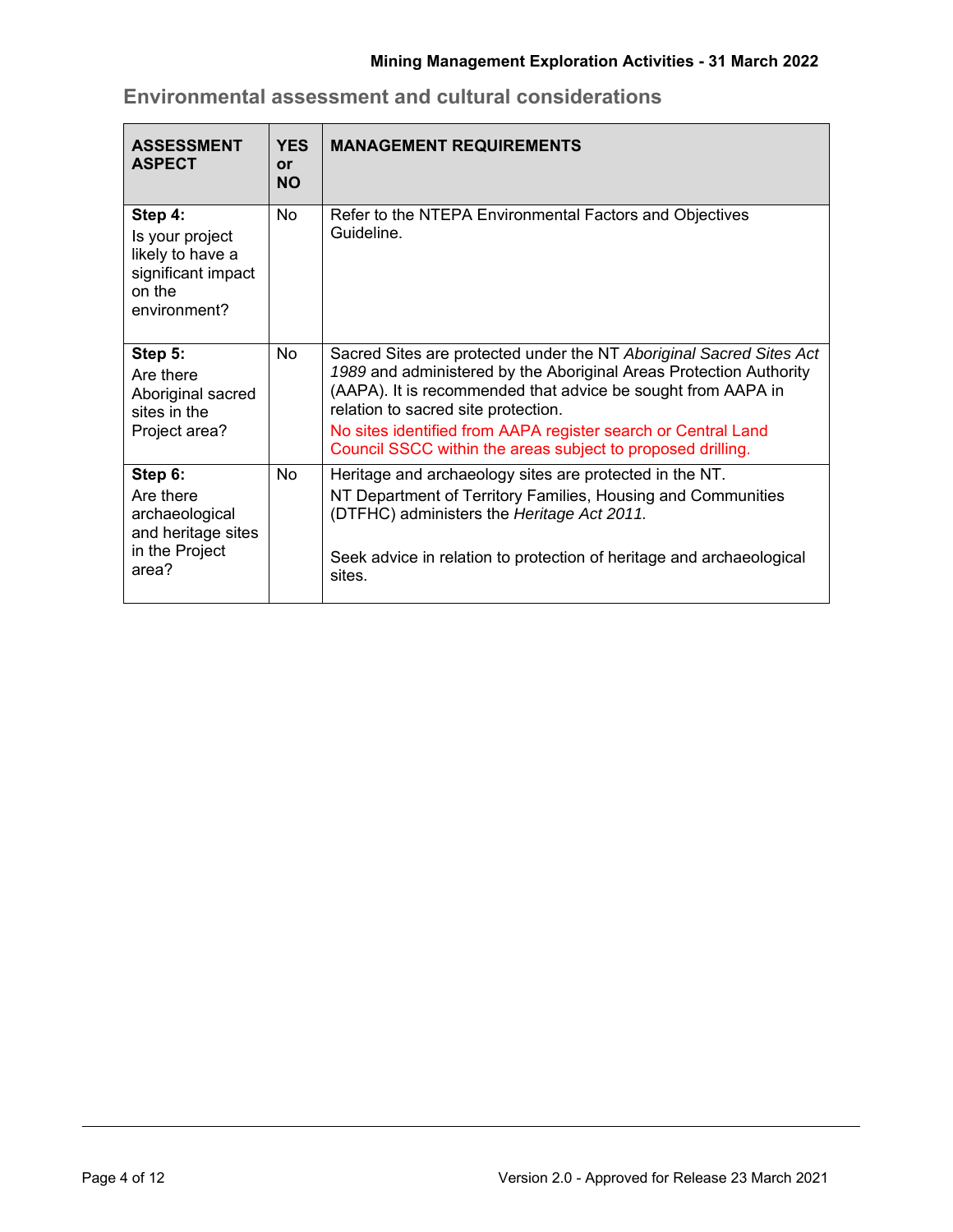### **Section 3 – Amendments**

As per Section 41(3) of the *Mining Management Act*, an MMP reviewed and amended under Section 41(1)(a) is to have amendments made since the previous MMP submission clearly identified.

| <b>Section</b>                     | <b>Amendment</b>                               |
|------------------------------------|------------------------------------------------|
| Mining Interests                   | Addition of EL32055                            |
| Organisational<br><b>Structure</b> | Amended to include new incumbents              |
| Step 3 - Water                     | Advice that water licensing exemption approved |
| <b>Activities Proposed</b>         | New Phase 1 & Phase 2 programmes added         |
|                                    |                                                |
|                                    |                                                |

Delete or add rows as required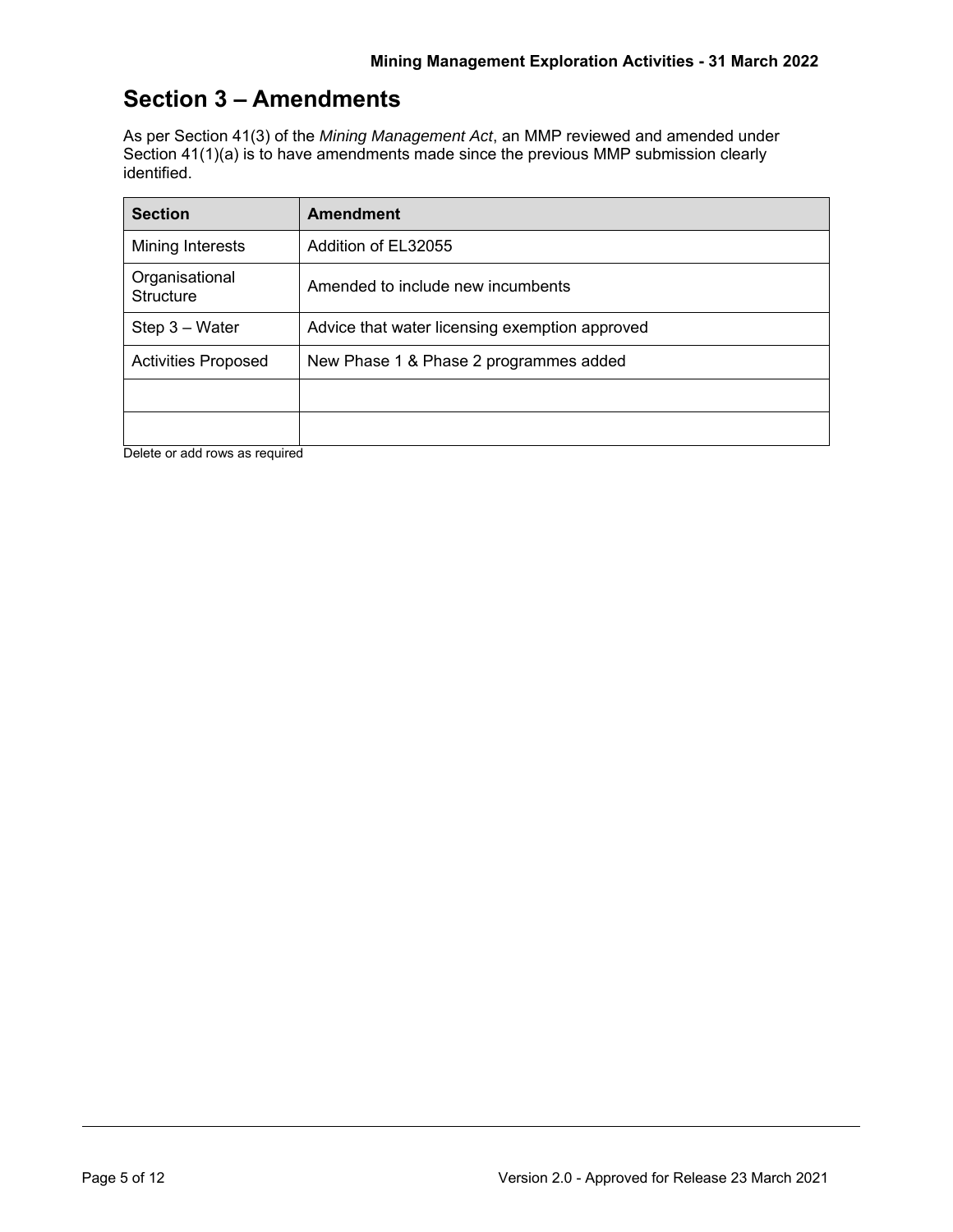# **Section 4 – Activities Proposed for this MMP only**

*Provide relevant EL numbers* 

| <b>Mining Interests</b>                                                                                                                                                                                       | <b>EL31331</b>                               | EL | <b>EL</b> |
|---------------------------------------------------------------------------------------------------------------------------------------------------------------------------------------------------------------|----------------------------------------------|----|-----------|
| (i.e. titles)                                                                                                                                                                                                 |                                              |    |           |
| 1 <sup>st</sup> Stage Programme                                                                                                                                                                               |                                              |    |           |
| Number and type of<br>proposed exploration drill<br>holes                                                                                                                                                     | 33 RC/DD                                     |    |           |
| Maximum depth of proposed<br>holes (m)                                                                                                                                                                        | 300                                          |    |           |
| Number and size of drill pads<br>to be cleared<br>(Length: 30m x Width: 30m)                                                                                                                                  | 33                                           |    |           |
| Total area of drill pads to<br>be cleared (ha)                                                                                                                                                                | 2.97                                         |    |           |
| Number of proposed water<br>bores                                                                                                                                                                             |                                              |    |           |
| Is drilling likely to encounter<br>groundwater in multiple or<br>confined aquifers?<br>(Y, N, unsure) If answering<br>yes, please provide the<br>number of exploration holes<br>where this is likely to occur | Unsure                                       |    |           |
| Number of sumps                                                                                                                                                                                               | 33                                           |    |           |
| Volume to backfill sumps<br>(Length: 2m x Width:2m<br>x Depth: $1m$ ) = $m3$                                                                                                                                  | 132 $m3$                                     |    |           |
| Line/track clearing:<br>(length m x width 3 m)                                                                                                                                                                | 8.8kms                                       |    |           |
| Area of proposed line/track<br>clearing (ha)                                                                                                                                                                  | 2.64                                         |    |           |
| Camp area to be<br>cleared (ha)                                                                                                                                                                               | nil                                          |    |           |
| Camp Infrastructure<br>(i.e. demountable, tents)<br>Please provide a complete<br>list with measurements as<br>required in the security<br>calculation                                                         | Tents/Caravan<br>at existing<br>Tregony camp |    |           |
| Other                                                                                                                                                                                                         |                                              |    |           |
| Total proposed area of<br>disturbance (ha)                                                                                                                                                                    | 5.57 ha                                      |    |           |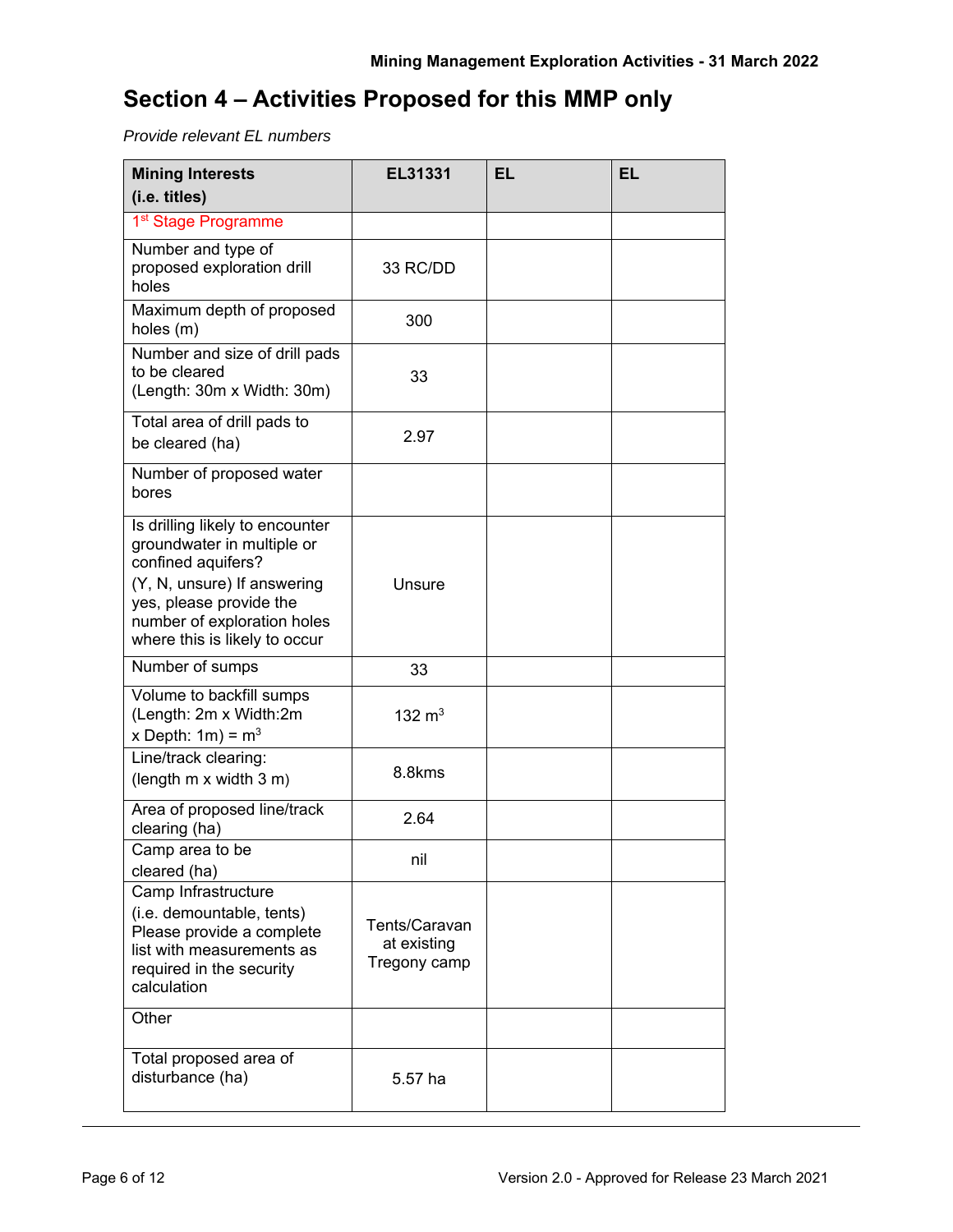#### **Mining Management Exploration Activities - 31 March 2022**

**Mining Interests (i.e. titles) EL31331 EL31530** 2nd Stage Programme Number and type of proposed exploration drill holes and the set of the set of the set of the set of the set of the set of the set of the set of the set of the set of the set of the set of the set of the set of the set of the set of the set of the set of the set Maximum depth of proposed holes (m) 300 250 Number and size of drill pads to be cleared (Length: 30m x Width: 30m) 25 8 Total area of drill pads to be cleared (ha) 2.25 0.72 Number of proposed water bores Is drilling likely to encounter groundwater in multiple or confined aquifers? (Y, N, unsure) If answering yes, please provide the number of exploration holes where this is likely to occur Unsure I Unsure Number of sumps Volume to backfill sumps (Length: 2m x Width:2m x Depth:  $1m$ ) =  $m<sup>3</sup>$ Line/track clearing:  $(\text{length m x width } 3 \text{ m})$   $\left| \begin{array}{ccc} \text{limit} & \text{limit} & \text{5km} \end{array} \right|$ Area of proposed line/track clearing (ha) 0 1.5 Camp area to be cleared (ha) Camp Infrastructure (i.e. demountable, tents) Please provide a complete list with measurements as required in the security calculation Caravan/ Tents – existing camp at Tregony Caravan/ Tents – existing camp at Tregony **Other** Total proposed area of disturbance (ha) 2.25 ha 2.22 ha

Staging approach based on disturbance can be proposed and will be considered by the Department.

# **Section 5 – Previous Disturbance (for existing Authorisations only)**

The 'Disturbance Tracking' spreadsheet must be completed and attached to the MMP submission to complete this section. The spreadsheet is available on the departmental web page where this template is located.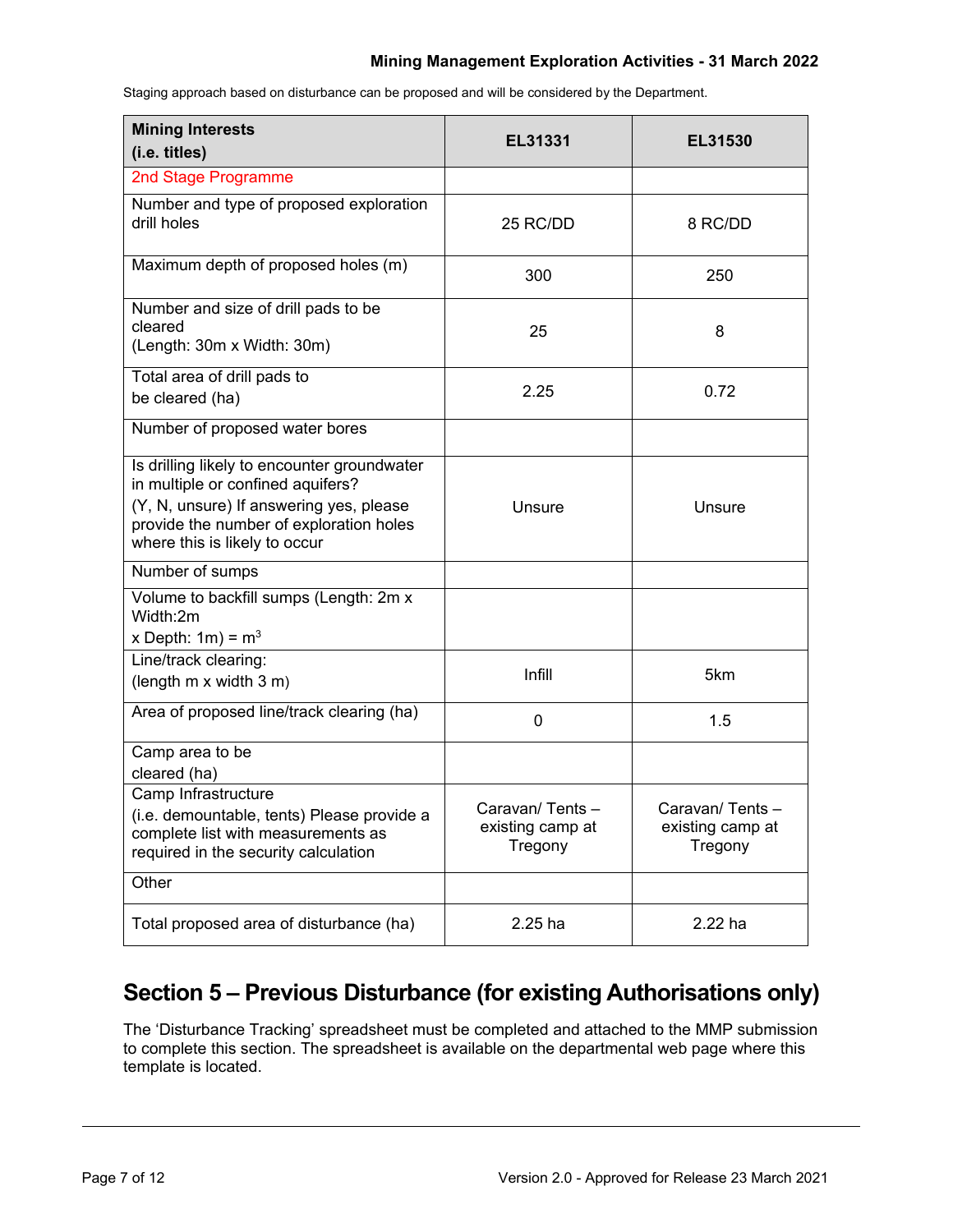# **Section 6 – Environmental Management**

By checking these shaded boxes, you are agreeing to implement the following minimum environmental management standards on the project area. Where boxes have been left unchecked, justification is required.

| 6.1  |            | Blade-up approach for clearing will be used (i.e. no windrows, leave root<br>stock and topsoil)                                                                                                                                          |  |
|------|------------|------------------------------------------------------------------------------------------------------------------------------------------------------------------------------------------------------------------------------------------|--|
| 6.2  |            | Significant vegetation will be avoided during clearing (i.e. large trees,<br>specimens providing habitat or food sources, riparian vegetation, and<br>threatened species)                                                                |  |
| 6.3  | N          | Vegetation clearing during, and immediately after rainfall events, will be<br>avoided                                                                                                                                                    |  |
| 6.4  | $\sqrt{}$  | Vegetation clearing will be kept to the minimum required to safely traverse<br>vehicles and drill rigs along tracks and drill pads                                                                                                       |  |
| 6.5  | $\sqrt{ }$ | Where blade-up techniques cannot be employed, topsoil and vegetation will<br>be stockpiled appropriately for rehabilitation purposes                                                                                                     |  |
| 6.6  | $\sqrt{}$  | All employees and contractors will be trained and inducted in relation to the<br>management of environmental risks in the work area, including weeds,<br>waterways, threatened species, soil erosion, sacred sites and heritage<br>areas |  |
| 6.7  |            | Sumps will be lined or tanks of appropriate size to contain water, sediment<br>and drilling fluids encountered during drilling, will be used                                                                                             |  |
| 6.8  | V          | Sumps, drill holes, and fuel stores will be located away from environmentally<br>significant areas and water courses                                                                                                                     |  |
| 6.9  | V          | Excavations (sumps, costeans and pits) will be appropriately ramped to<br>allow fauna egress                                                                                                                                             |  |
| 6.10 |            | Drill holes will be securely capped immediately after drilling                                                                                                                                                                           |  |
| 6.11 | ٦          | Vehicle hygiene measures will be employed to prevent the introduction and<br>spread of invasive species and pathogens when mobilising vehicles and<br>equipment from one location to another                                             |  |
| 6.12 | $\sqrt{}$  | Hydrocarbon spills will be minimised using liners and drip trays under<br>machinery, and appropriately sized spill-kits available in the event of a spill                                                                                |  |
| 6.13 | $\sqrt{ }$ | Hazardous substances (including hydrocarbons) will be stored and handled<br>in accordance with relevant Australian Standards                                                                                                             |  |
| 6.14 | V          | Hydrocarbons will be stored in lined and bunded areas                                                                                                                                                                                    |  |
| 6.15 | ٦          | Waste will be stored securely while on-site to minimise windblown rubbish and<br>access by feral animals                                                                                                                                 |  |
| 6.16 | ٦          | Waste will be removed off-site and disposed of at an appropriate waste<br>management facility                                                                                                                                            |  |
| 6.17 | $\sqrt{}$  | All environmental incidents will be reported to the Department in accordance with<br>Section 29 of the Mining Management Act.                                                                                                            |  |
| 6.18 | V          | Acid and Metalliferous Drainage (AMD) and Potentially Acid Forming (PAF)<br>material derived from drilling cuts will be managed to avoid AMD and PAF related<br>issues on site.                                                          |  |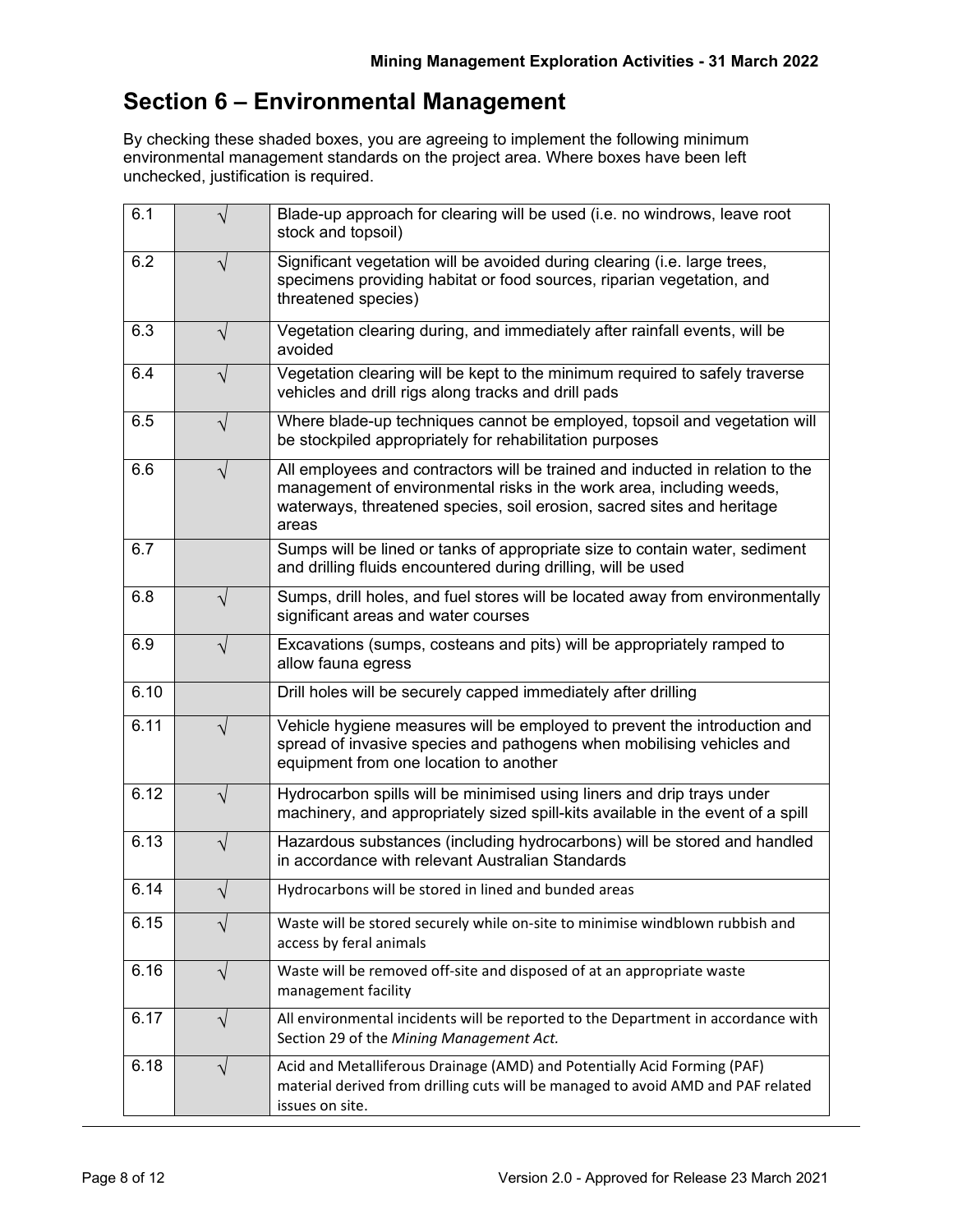| 6.19 | Radioactive/NORM drill cuttings will be managed to avoid radiation related issues<br>on site. |
|------|-----------------------------------------------------------------------------------------------|
| 6.20 | Dust management will be implemented on site.                                                  |

Justification and alternative management measures:

**6.7** Sumps for RC and AC (if required) will not be lined. RC sumps will be used to control groundwater discharge. Lining RC sumps is not practical as not all RC holes will intersect water and using a liner restricts water dispersal to evaporation only slowing down the remediation process. DD holes will be lined as it important to contain and recycle drilling water and contain drilling fluids and cuttings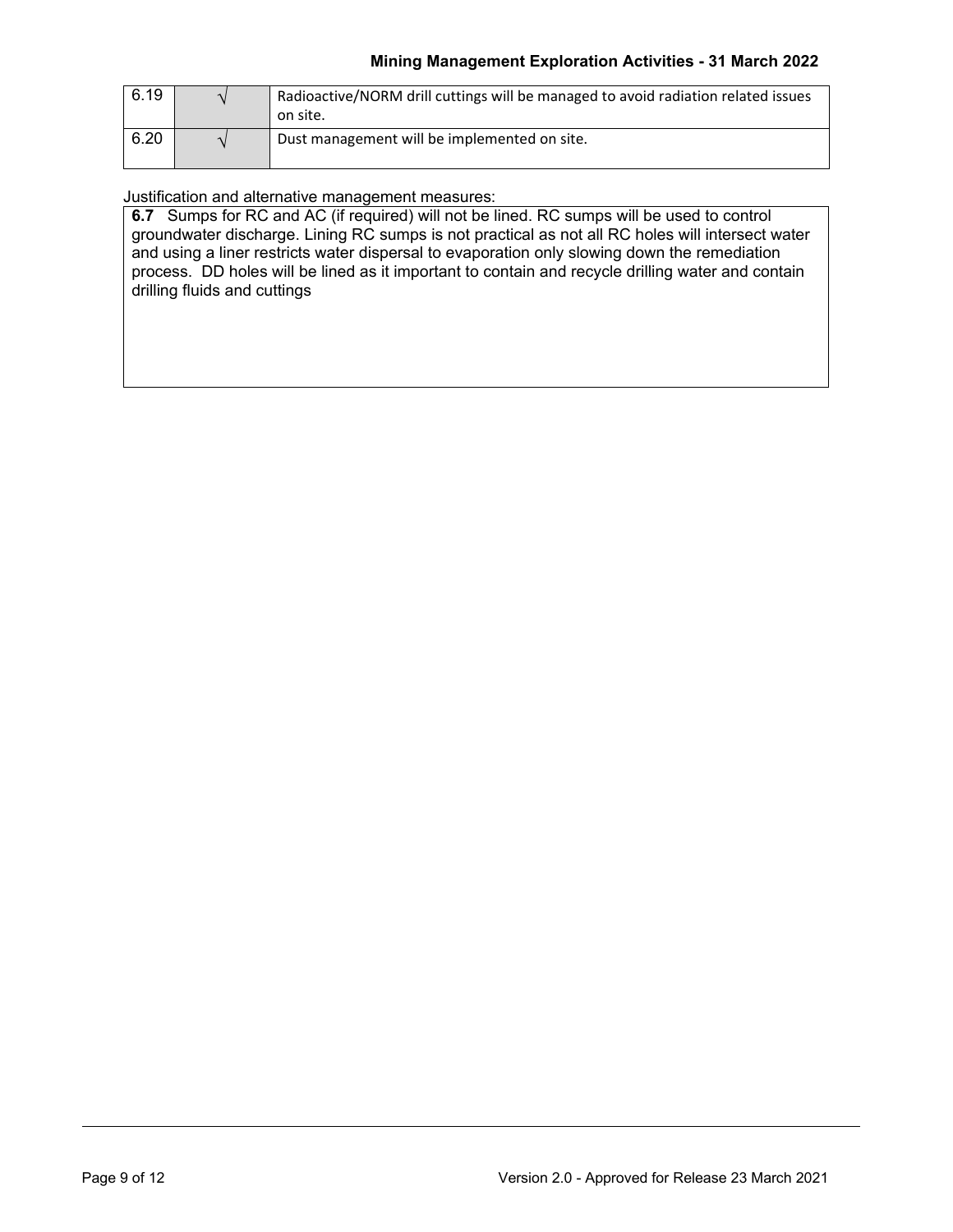# **Section 7 – Rehabilitation and Closure**

By checking these shaded boxes, you are agreeing to implement the following minimum rehabilitation standards on the project area. Where boxes have been left unchecked, justification is required.

A refund of security related to completed rehabilitation on site requires the submission of a rehabilitation report including photographs, an updated security calculation and updated disturbance tracking spreadsheet to the Department.

| 7.1  | $\sqrt{ }$ | Drill holes will be plugged below ground level at a minimum depth of 0.4 metres and<br>soil mounded to prevent subsidence, within 6 months of completion of drilling. |  |  |
|------|------------|-----------------------------------------------------------------------------------------------------------------------------------------------------------------------|--|--|
| 7.2  | $\sqrt{}$  | Drill holes encountering multiple or confined aquifers will be grouted with concrete.                                                                                 |  |  |
| 7.3  | $\sqrt{2}$ | Drill samples/spoil will be returned down drill holes, buried in sumps, or removed<br>from site.                                                                      |  |  |
| 7.4  | $\sqrt{2}$ | All drill hole and access markers including flagging tape, wooden markers and star<br>pickets will be removed from site.                                              |  |  |
| 7.5  | $\sqrt{2}$ | Cut and fill drill pads will be re-contoured to be consistent with the surrounding<br>terrain.                                                                        |  |  |
| 7.6  | $\sqrt{ }$ | Drill pads and compacted areas along the contour (on sloping ground) will be<br>ripped/scarified of and tracks will be cross-ripped (zig-zag).                        |  |  |
| 7.7  |            | Tracks will be rehabilitated, including pushing in all windrows, unless otherwise<br>agreed in writing by the land holder or appropriate third party.                 |  |  |
| 7.8  | $\sqrt{ }$ | Appropriate erosion and sediment controls will be installed where erosion is evident<br>or likely to occur.                                                           |  |  |
| 7.10 | $\sqrt{ }$ | Access through watercourses will be removed and banks restored.                                                                                                       |  |  |
| 7.11 | $\sqrt{}$  | All previously disturbed areas will be stable, with no evidence of active soil erosion.                                                                               |  |  |
| 7.12 | $\sqrt{}$  | All excavations will be backfilled within 6 months of their completion.                                                                                               |  |  |
| 7.13 | $\sqrt{ }$ | All water bores will be decommissioned unless otherwise agreed in writing by the<br>land holder or appropriate third party.                                           |  |  |
| 7.14 | $\sqrt{ }$ | All rubbish and infrastructure will be removed from site.                                                                                                             |  |  |
| 7.15 | $\sqrt{}$  | Topsoil will be replaced and vegetation re-established.                                                                                                               |  |  |
| 7.16 | $\sqrt{ }$ | Contaminated soils (e.g. hydrocarbon or hazardous chemicals) will be rehabilitated<br>or removed from site.                                                           |  |  |
| 7.17 | $\sqrt{}$  | Monitoring will be undertaken following the wet season or a significant rainfall event.                                                                               |  |  |

Justification and alternative management measures:

**7.7** All access tracks will be remediated with the exception of AC/RAB lines. Experience in the Tanami region has shown that, given the limited clearing undertaken for AC/RAB drilling, ripping with machinery at the end of a program creates more significant disturbance. Monitoring of AC/RAB lines is scheduled and remediation will be completed if required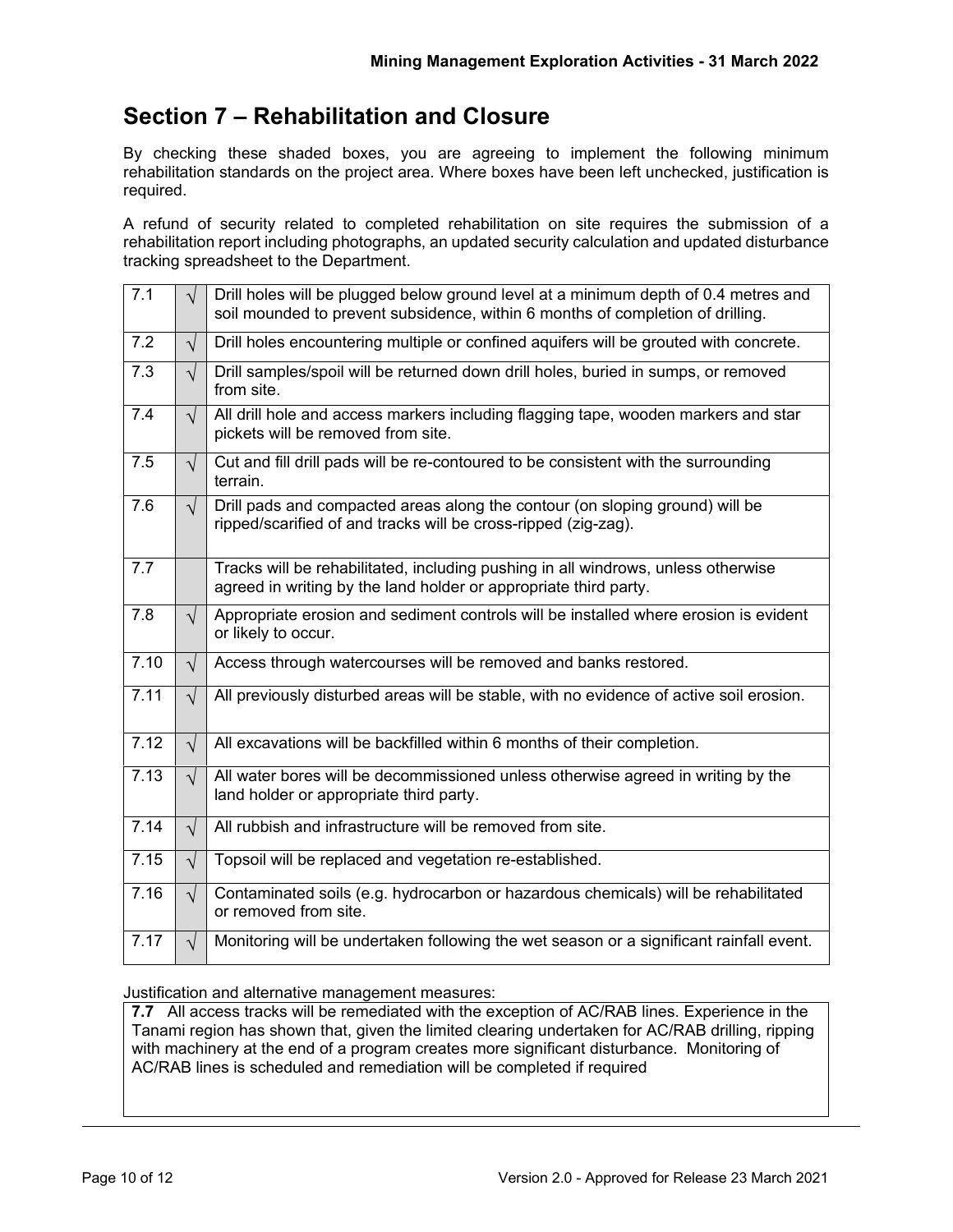# **Section 8 – Required Attachments**

| 8.1  | N/A       | Initial Application for Authorisation or variation of Authorisation (only if details on<br>the form have subsequently changed).      |  |  |
|------|-----------|--------------------------------------------------------------------------------------------------------------------------------------|--|--|
| 8.2  | N/A       | Nomination of Operator Form, where required                                                                                          |  |  |
| 8.3  | $\sqrt{}$ | <b>Security Calculation Spreadsheet</b>                                                                                              |  |  |
| 8.4  | $\sqrt{}$ | Evidence of Land Access Agreement if operating on an Exploration Licence (EL)<br>on Pastoral Lease (e.g. two-ways exchange of email) |  |  |
| 8.5  | $\sqrt{}$ | Disturbance tracking spreadsheet (for existing Authorisations)                                                                       |  |  |
| 8.6  |           | Spreadsheet with coordinates of proposed drill holes or polygons of target areas                                                     |  |  |
| 8.7  | $\sqrt{}$ | KML/shape files/track logs of proposed tracks, camp sites and proposed drill holes<br>or polygons of target areas                    |  |  |
| 8.8  | $\sqrt{}$ | Map(s) of the work area(s) showing:                                                                                                  |  |  |
|      |           | title boundaries and title numbers<br>1                                                                                              |  |  |
|      |           | current and proposed drill holes, or polygons of target areas<br>2.                                                                  |  |  |
|      |           | 3. current and proposed tracks                                                                                                       |  |  |
|      |           | 4. rehabilitated areas                                                                                                               |  |  |
|      |           | 5. camp sites                                                                                                                        |  |  |
|      |           | heritage sites or significant environmental areas<br>6.                                                                              |  |  |
|      |           | environmental constraints<br>$7_{\scriptscriptstyle{\sim}}$                                                                          |  |  |
| 8.10 | N/A       | Radiation Management Plan (if applicable)                                                                                            |  |  |
| 8.12 |           | Document(s) being appended in relation to Section 2 (if any):                                                                        |  |  |
|      |           | - Water Licensing exemption correspondence                                                                                           |  |  |
|      |           |                                                                                                                                      |  |  |
|      |           |                                                                                                                                      |  |  |